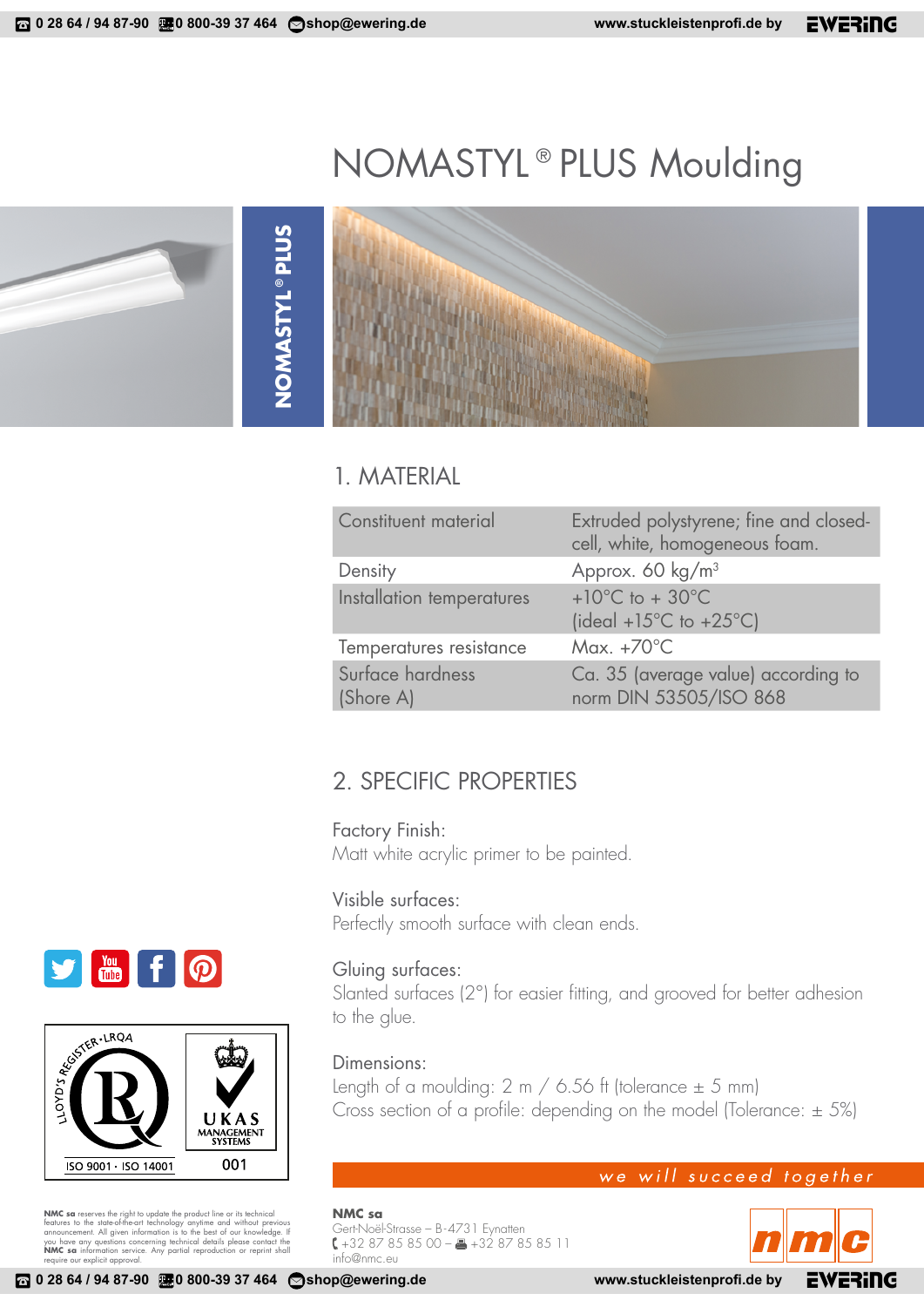# **NOMASTYL<sup>®</sup>PLUS NOMASTYL®PLUS**

## NOMASTYL®PLUS Moulding

#### 3. USE

#### Storage and installation conditions:

Flat, sheltered from the sun and from humidity. Storage temperature: +15°C / +25°C, rel. Humidity 45% to 65%. Must be handled carefully. For the best result, the product will be fitted and stored in conditions close to those of final use. Fitting on a wet backing surface (fresh plaster) and in forced drying conditions (heat gun, dehumidifier, exceptionally high temperature) are to be ruled out.

The installation instructions must be followed.

#### Laying surface:

The following laying surfaces are suitable: indoor plastered or papered surfaces, coated plaster.

Surfaces must be clean, dry, free from dust, degreased and flat; rough down if necessary.

If the product is to be applied to particular backing surfaces, please consult our technical department.

#### Tools:

NMC-PS saw and NMC-VARIO or VARIO PLUS mitre-box.

#### Adhesive and joints:

Glue: ADEFIX® Filler and jointing material : ADEFIX® Cleaning product for ADEFIX® (before hardening) : Water After hardening: mechanically

#### Finishes:

NOMASTYL® mouldings can be painted, without any problem, with solvent-free paints (e.g.: dispersion paints, acrylic lacquers, etc.). If, however, you wish to apply a solvent paint, it is advisable to apply a dispersion paint first of all, and then test it.

This technical data sheet has been prepared in accordance with the current state of our knowledge. We reserve the right to make modifications without prior notice. Without a written agreement to the contrary, our studies,

06-2018 NMC sa / 2018 Responsible publisher: NMC sa, Gert-Noël-Straße, B-4731 Eynatte